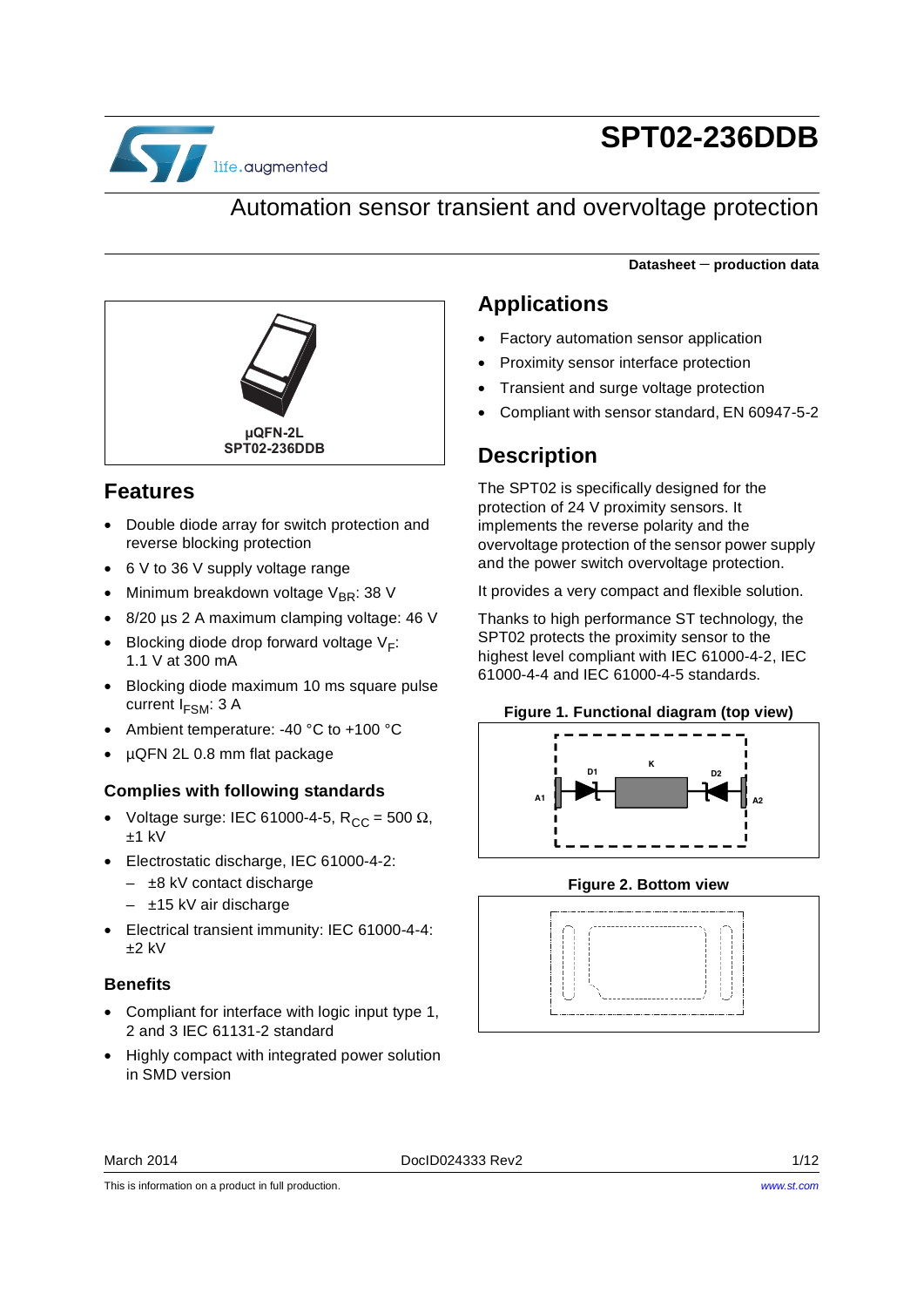## **1 Basic application**





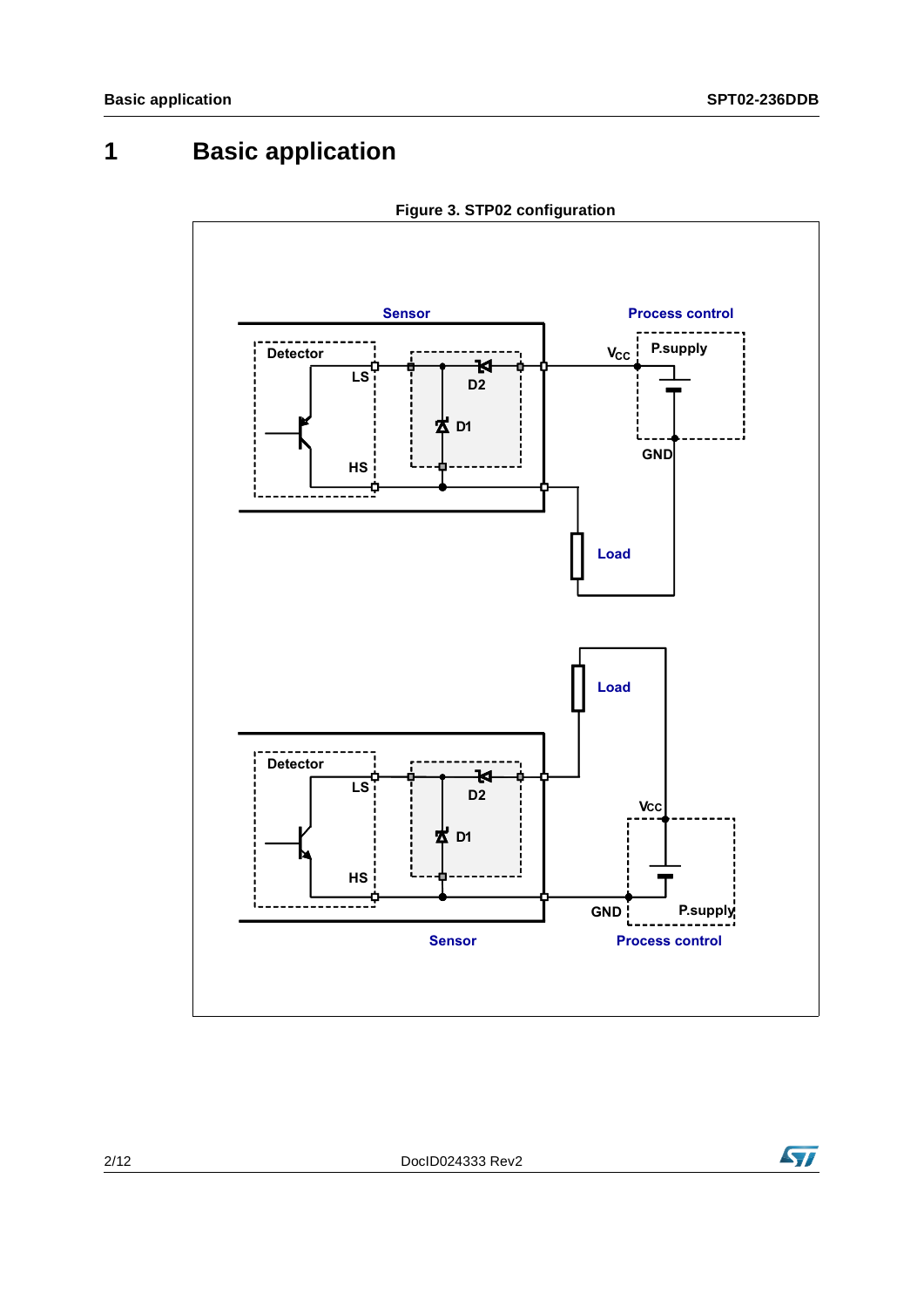## **2 Characteristics**

|  |  | Table 1. Pinout connections <sup>(1)</sup> |  |  |
|--|--|--------------------------------------------|--|--|
|--|--|--------------------------------------------|--|--|

| Symbol | <b>Description</b>                                                               |
|--------|----------------------------------------------------------------------------------|
| K      | D1 power bus protection diode cathode and D2 reverse blocking protection cathode |
| A1     | D1 power bus protection diode anode                                              |
| A2     | D <sub>2</sub> reverse blocking protection anode                                 |

1. See *[Figure 1](#page-0-0)*

<span id="page-2-0"></span>

|                  |              | ams י ישניים י                                                                                                                                                |              |      |
|------------------|--------------|---------------------------------------------------------------------------------------------------------------------------------------------------------------|--------------|------|
| Symbol           | <b>Diode</b> | <b>Parameter</b>                                                                                                                                              | Value        | Unit |
|                  | All          | ESD protection, IEC 61000-4-2, per diode, in air (1)                                                                                                          | 30           | kV   |
| $V_{PP}$         |              | ESD protection, IEC 61000-4-2, per diode, in contact (1)                                                                                                      | 30           | kV   |
| $V_{PP}$         | All          | Peak Surge Voltage, IEC 61000-4-5, per diode,<br>$R_{CC}$ = 500 $\Omega$ , <sup>(1)</sup>                                                                     | 1            | kV   |
| $P_{PP}$         | All          | Peak pulse current, $T_1 = T_{amb} = 85 °C$ ,<br>$t_P = 8/20 \mu s$                                                                                           | 1400         | W    |
| I <sub>PP</sub>  | All          | Peak pulse power dissipation, $T_{\rm J} = T_{\rm amb} = 85$ °C,<br>$t_P = 8/20 \mu s$                                                                        | 25           | A    |
| <sup>I</sup> FSM | All          | Maximum forward surge current, $tP = 10$ ms square                                                                                                            | 3            | Α    |
| $E_{AR}$         | D1           | Maximum repetitive avalanche energy<br>L= 1 H, $I_{RAS}$ = 0.3A, R <sub>S</sub> = 100 $\Omega$ , V <sub>CC</sub> = 30 V,<br>$T_{amb}$ = 85 °C, <sup>(1)</sup> | 66           | mJ   |
| T,               | All          | Storage junction temperature range                                                                                                                            | $-40$ to 150 | °C   |

#### **Table 2. Absolute ratings (Tamb = 25 °C)**

1. See system oriented test circuits in *[Figure 5](#page-4-0)* (ESD) and *[Figure 4](#page-4-1)* (Surge as also described in IEC 60947-5-2).

|  | Table 3. Recommended operating conditions |  |  |
|--|-------------------------------------------|--|--|
|--|-------------------------------------------|--|--|

| Symbol                      | <b>Parameter</b>                                                                | Value          | Unit |
|-----------------------------|---------------------------------------------------------------------------------|----------------|------|
| $V_{\rm CC}$                | Operating power bus supply voltage                                              | $-30$ to $35$  |      |
|                             | Pulse repetitive voltage t <sub>P</sub> = 0.5 s, R <sub>CC</sub> = 500 $\Omega$ | -30 to 37      |      |
| ΙĘ                          | D2 forward peak current $T_i = 150$ °C duty cycle = 50%                         | 300            | mA   |
| $\mathsf{T}_{\mathsf{amb}}$ | Operating ambient temperature range                                             | $-40$ to $100$ | °C   |
| т,                          | Operating junction temperature range <sup>(1)</sup>                             | $-40$ to $150$ | °€   |

1. Extended from DC operating at 150 °C up to peak repetitive value during the inductive load demagnetization

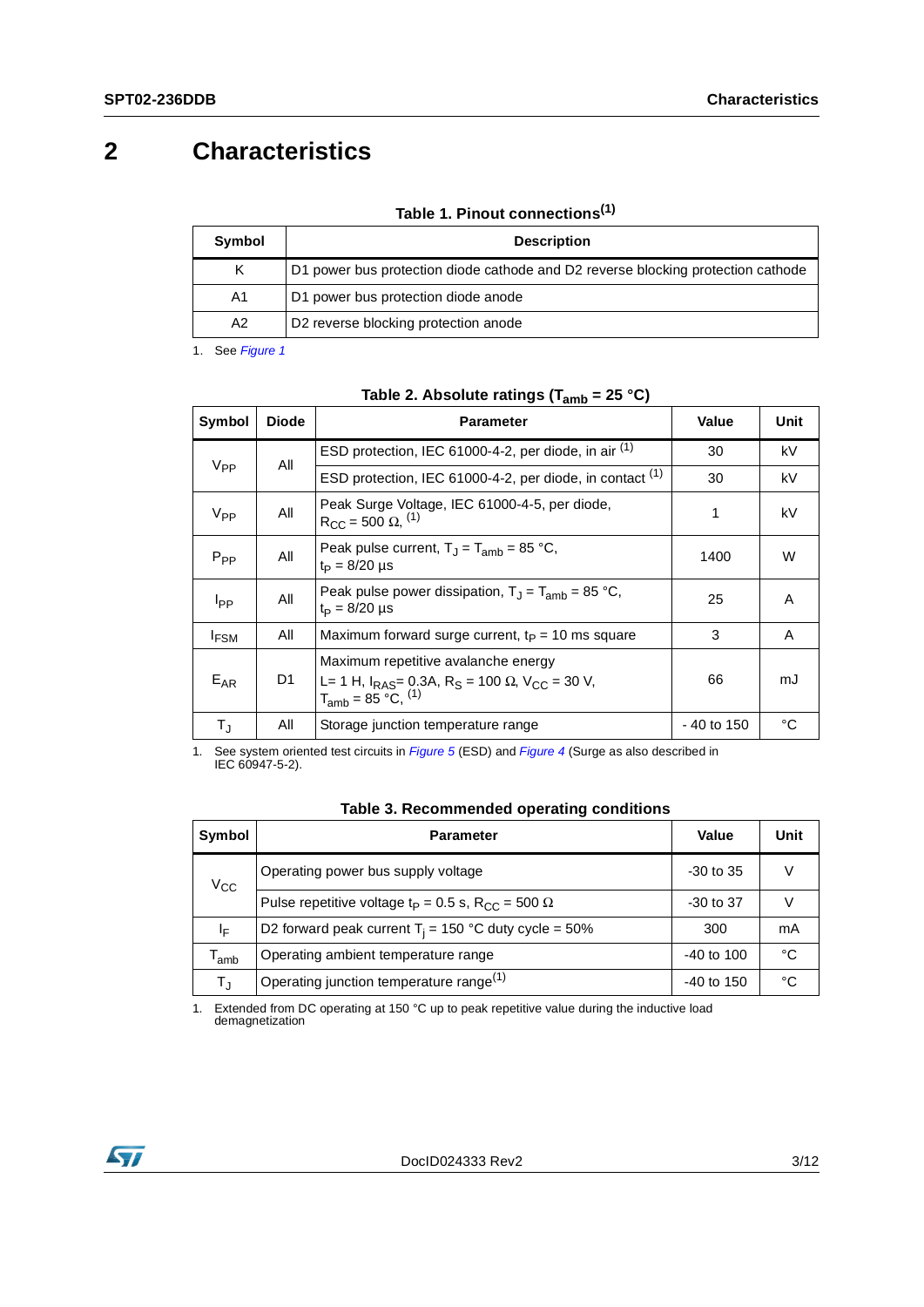| Symbol     | <b>Parameter</b>                                                                                                          | Value | Unit               |
|------------|---------------------------------------------------------------------------------------------------------------------------|-------|--------------------|
| $Rth(i-a)$ | SMD thermal resistance junction to ambient, per diode<br>FR4 board, copper thickness = $35 \mu m$ , recommended footprint | 230   | $\rm ^{\circ}$ C/W |
| $Zth(i-a)$ | SMD thermal transient impedance junction to ambient, per diode<br>$t_p = 15$ ms, $T_{amb} = 85$ °C, recommended footprint | 6.5   | $\degree$ C/W      |

#### **Table 4. Thermal resistance**

### Table 5. Electrical characteristics  $(T_J = 25 \degree C$ , unless otherwise specified)

| Symbol            | <b>Diode</b>              | <b>Name</b>                                     | <b>Test conditions</b>                            |            | Value | Unit                     |
|-------------------|---------------------------|-------------------------------------------------|---------------------------------------------------|------------|-------|--------------------------|
|                   | <b>ALL</b>                |                                                 | $I_R = 200 \text{ nA}$                            | MIN        | 33    | V                        |
| $V_{\mathsf{RM}}$ |                           | Reverse stand off voltage                       | $I_R = 1 \mu A$                                   | MIN        | 36    |                          |
|                   |                           |                                                 | $V_{\text{RM}}$ = 36 $V^{(1)}$                    | <b>MAX</b> | 1     | μA                       |
| <sup>I</sup> RM   | ALL.                      | Leakage reverse current                         | $V_{RM}$ = 36 V,<br>$T_{\rm J}$ = 150 °C          | MAX        | 5     | μA                       |
|                   | <b>ALL</b>                |                                                 |                                                   | MIN        | 38    | $\vee$                   |
| $V_{BR}$          | Reverse breakdown voltage | $I_R = 1$ mA                                    | <b>TYP</b>                                        | 41.4       | V     |                          |
|                   |                           | Peak clamping voltage                           | $I_{PP} = 2 A$ ,<br>$t_P = 8/20 \mu s$            | MAX        | 46    | V                        |
| $V_{CL}$          | ALL                       |                                                 |                                                   | TYP.       | 44    | V                        |
| $R_D$             | ALL                       | 8/20µs dynamic resistance                       |                                                   | TYP.       | 0.5   | Ω                        |
| $\alpha$ T        | <b>ALL</b>                | $V_{BR}$ Temperature sensitivity <sup>(2)</sup> |                                                   | <b>MAX</b> | 17    | $10^{-4}$ / $^{\circ}$ C |
| $V_{CL}$          | D1                        | Peak clamping voltage                           | $I_R$ = 0.3 A, L = 1 H,<br>$V_{\text{CC}}$ = 30 V | MAX        | 46    | $\vee$                   |
| $V_F$             | D <sub>2</sub>            | Forward drop voltage                            | $I_F = 300$ mA                                    | <b>MAX</b> | 1.1   | V                        |

1. Voltage applied at the nodes of each diode

2.  $V_{BR} \otimes T_J = V_{BR} \otimes 25 \text{ °C} \times (1 + \alpha T \times (T_J - 25))$ 

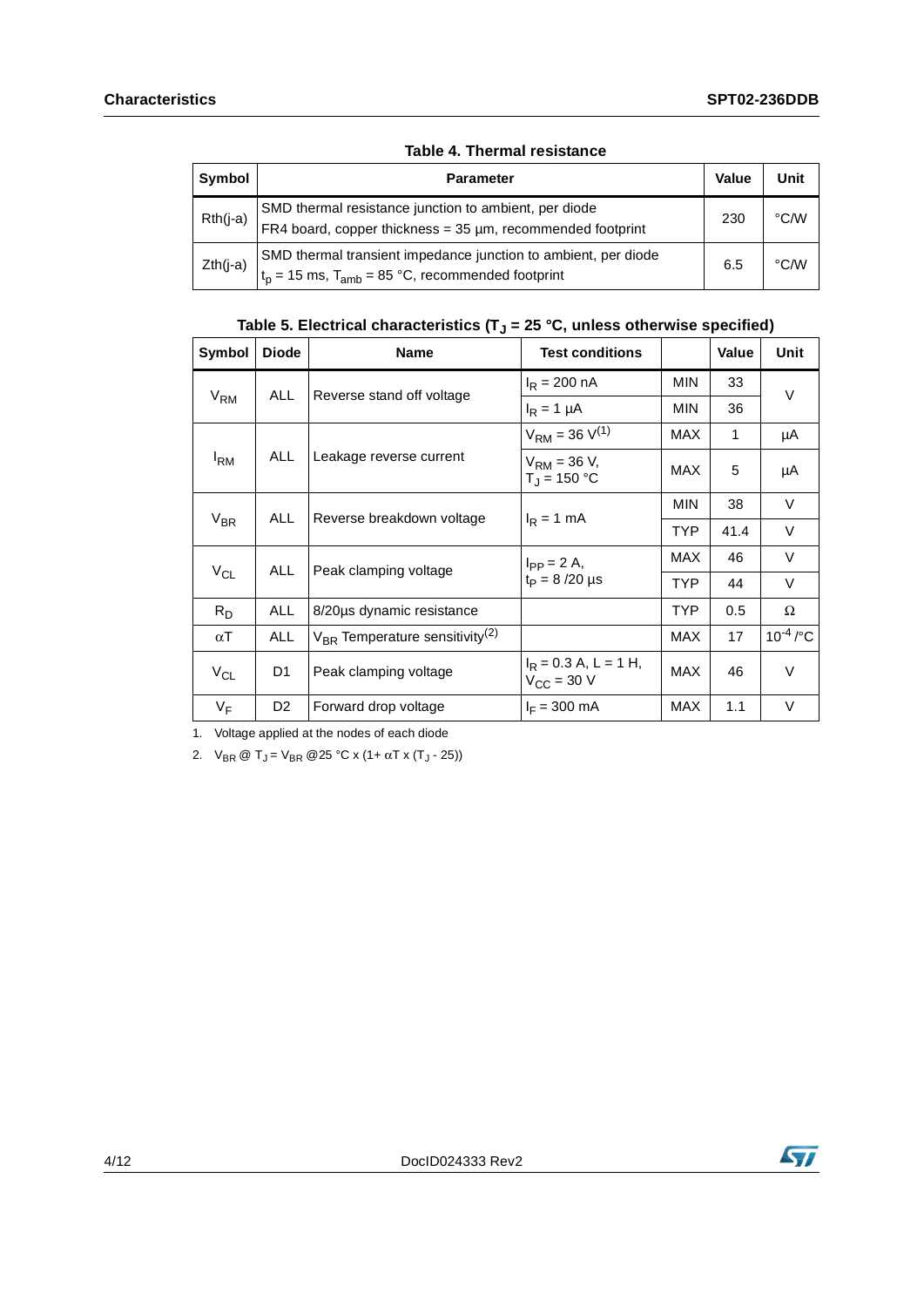## **3 System related electromagnetic compatibility ratings**



<span id="page-4-1"></span>**Figure 4. Surge Voltage test circuit according to IEC 61000-4-5 with 500** Ω **serial resistor**



<span id="page-4-0"></span>

**Figure 6. EOS test circuit according to IE 61000-4-5**



## **4 Evaluation of the clamping voltage**

 $V_{BR} (T_J) = V_{BR} (25) \times (1 + \alpha T (T_J - 25))$  $V_{CL MAX}$  (8/20 µs) =  $V_{BR MAX}$  + R<sub>D</sub> x I<sub>PP</sub>

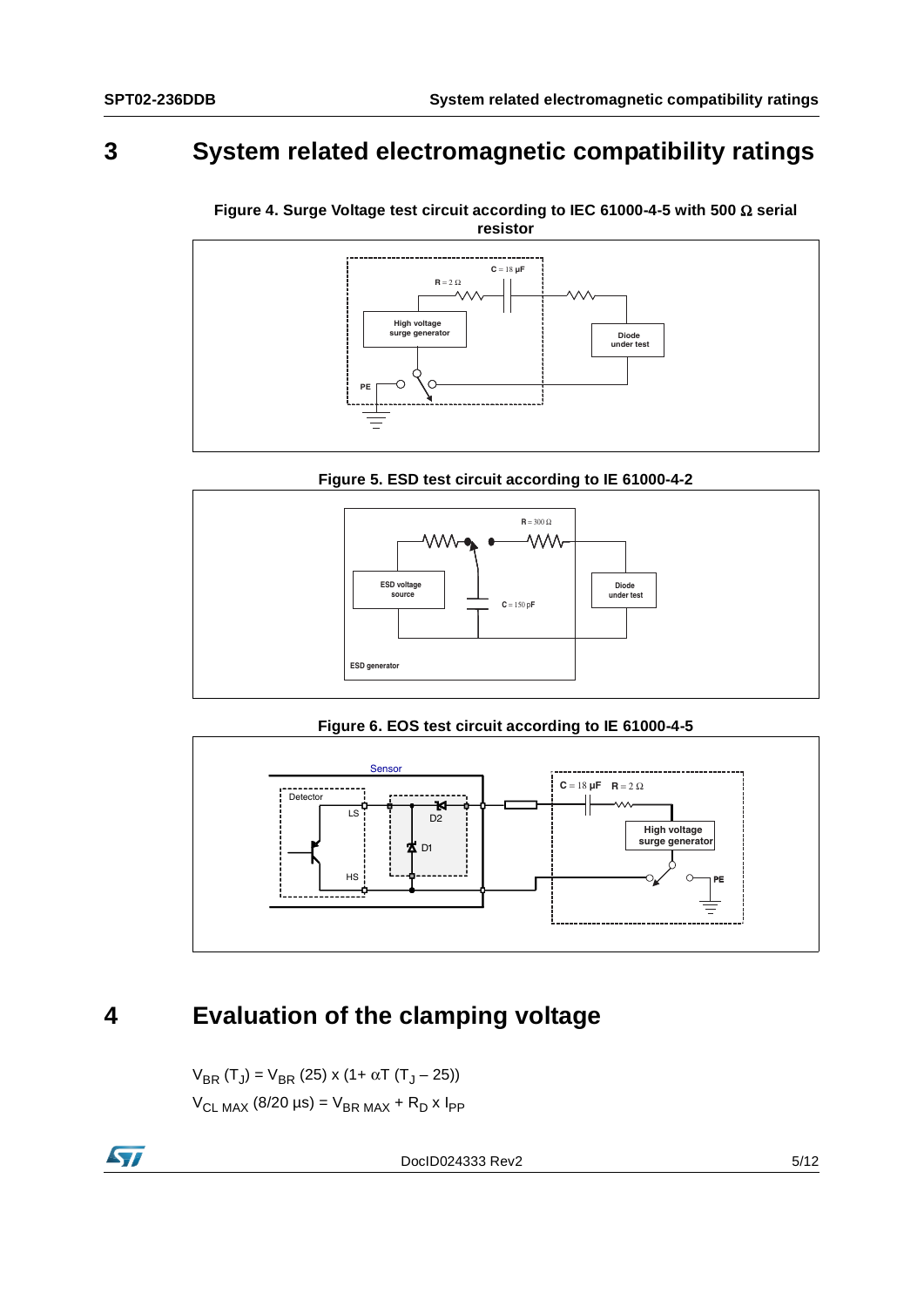## **5 Application considerations**

### **5.1 Demagnetization of an inductive load driven by the switch protection diode.**

The turn off energy EOFF that could be dissipated in the D1 diode is calculated as shown in AN587 and AN1351 application notes:

 $E_{OFF} = V_{BR} x L // (R<sub>S</sub>)<sup>2</sup> x [V<sub>CC</sub> + (V<sub>CC</sub> - V<sub>BR</sub>) x ln (V<sub>BR</sub> / (V<sub>BR</sub> - V<sub>CC</sub>))]$  $t_{\text{OFF}} = L \times \ln (V_{\text{BR}} / (V_{\text{BR}} - V_{\text{CC}})) / R_{\text{S}}$  $P_{OFF} = E_{OFF} / t_{OFF}$ With L = 1 H; I = 0.3 A; V<sub>BR</sub> = 39 V; V<sub>CC</sub> = 30 V, R<sub>S</sub> = 100  $\Omega$  the stress withstood by D<sub>1</sub> becomes:

 $E_{\text{OFF}}$  = 65 mJ;  $t_{\text{OFF}}$  = 15 ms;  $P_{\text{OFF}}$  = 4.3 W

In a single pulse mode operation, the junction temperature can be fairly estimated:

 $T_J = T_{amb} + [Z_{TH} (t_{OFF}) \times P_{OFF}]$ 

In a repetitive operation with an F repetitive rate,

 $P_{AV} = E_{OFF} \times F$ 

 $T_{JAV} = T_{amb} + P_{AV} \times R_{THJA}$ 

And during the demagnetization  $t_{\text{OFF}}$ ,  $T_{\text{J-PK}} < T_{\text{J-AV}}$  +  $P_{\text{OFF}}$  x  $Z_{\text{TH}}$  ( $t_{\text{OFF}}$ )

 $Z_{TH}$  is the transient thermal impedance of each diode for a pulse having a duration tOFF.

#### **Figure 7. Electrical diagram for inductive load demagnetization**



### **5.2 Life time considerations**

Life time of the product is calculated to exceed 10 years. The key parameters to consider are the ambient temperature ( $T_{amb}$  < 100 °C), the power supply voltage ( $V_{CC}$  < 30 V), and the current in the reverse blocking diode ( $I_F$  = 0.1 A switching at 0.5 Hz with 50% duty cycle, the stand-by current being less than 1.5 mA).

For higher current or higher switching frequency operation, the life time should be calculated considering the peak and average junction temperature.

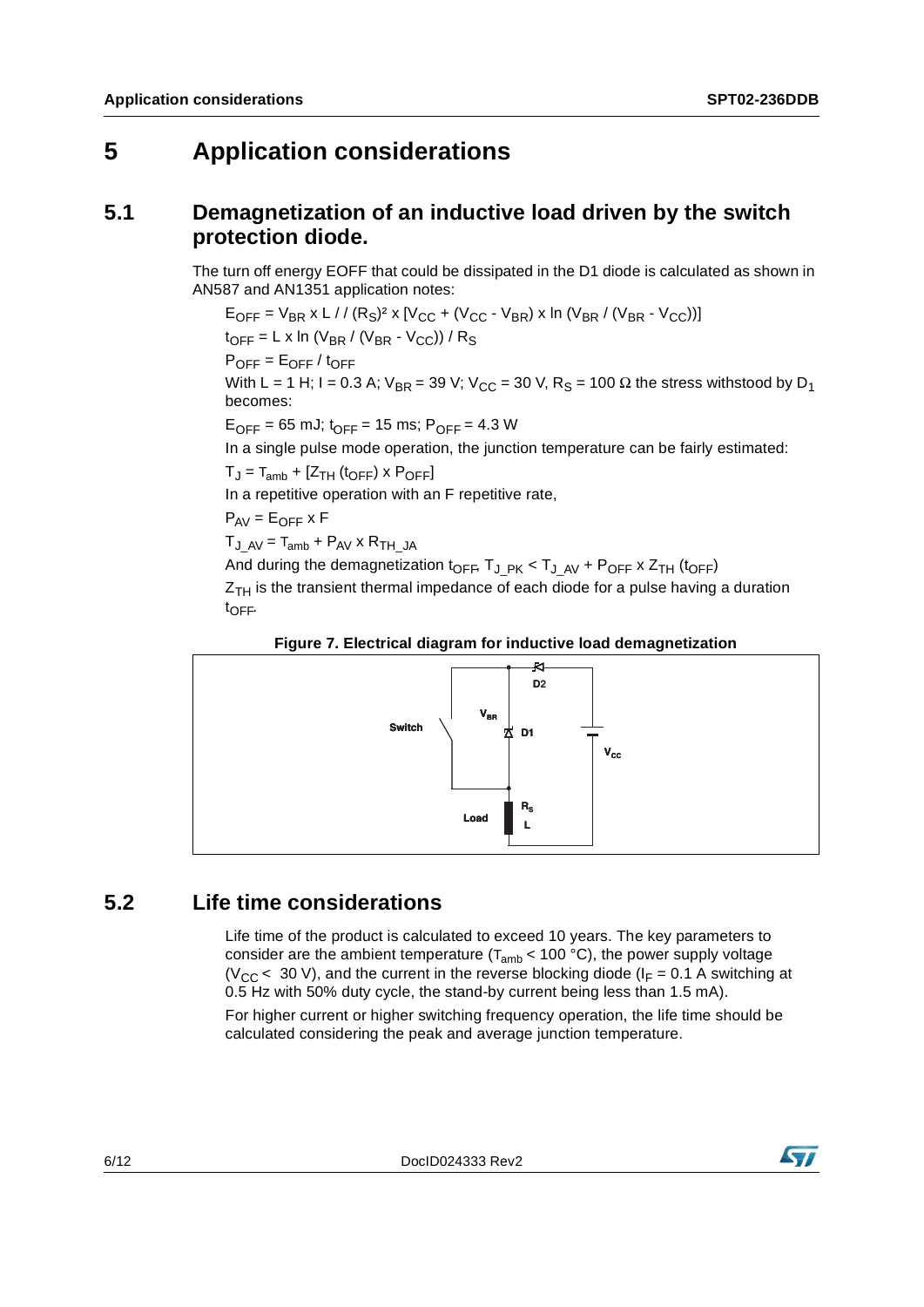## **6 Package information**

- Epoxy meets UL94,V0
- Lead-free package

In order to meet environmental requirements, ST offers these devices in different grades of ECOPACK® packages, depending on their level of environmental compliance. ECOPACK® specifications, grade definitions and product status are available at: *[www.st.com](http://www.st.com).* ECOPACK® is an ST trademark.





<span id="page-6-0"></span>

| Table 6. µQFN-2L dimensions (values) |  |
|--------------------------------------|--|
|--------------------------------------|--|

|                | <b>Dimensions</b> |                    |      |       |               |       |
|----------------|-------------------|--------------------|------|-------|---------------|-------|
| Ref.           |                   | <b>Millimeters</b> |      |       | <b>Inches</b> |       |
|                | Min.              | Typ.               | Max. | Min.  | Typ.          | Max.  |
| A              | 0.70              | 0.75               | 0.80 | 0.027 | 0.029         | 0.031 |
| A <sub>1</sub> | 0.00              | 0.02               | 0.05 | 0.00  | 0.001         | 0.002 |
| b              | 0.25              | 0.30               | 0.35 | 0.010 | 0.011         | 0.014 |
| D              | ٠                 | 3.30               | ٠    | ٠     | 0.13          |       |
| D <sub>2</sub> | 1.85              | 2.00               | 2.10 | 0.073 | 0.079         | 0.082 |
| Е              | ٠                 | 1.50               |      | ٠     | 0.06          |       |
| E <sub>2</sub> | 0.90              | 1.05               | 1.16 | 0.035 | 0.041         | 0.046 |
| e              | ٠                 | 2.8                |      | ۰     | 0.110         |       |
| L              | 0.97              | 1.07               | 1.18 | 0.038 | 0.042         | 0.046 |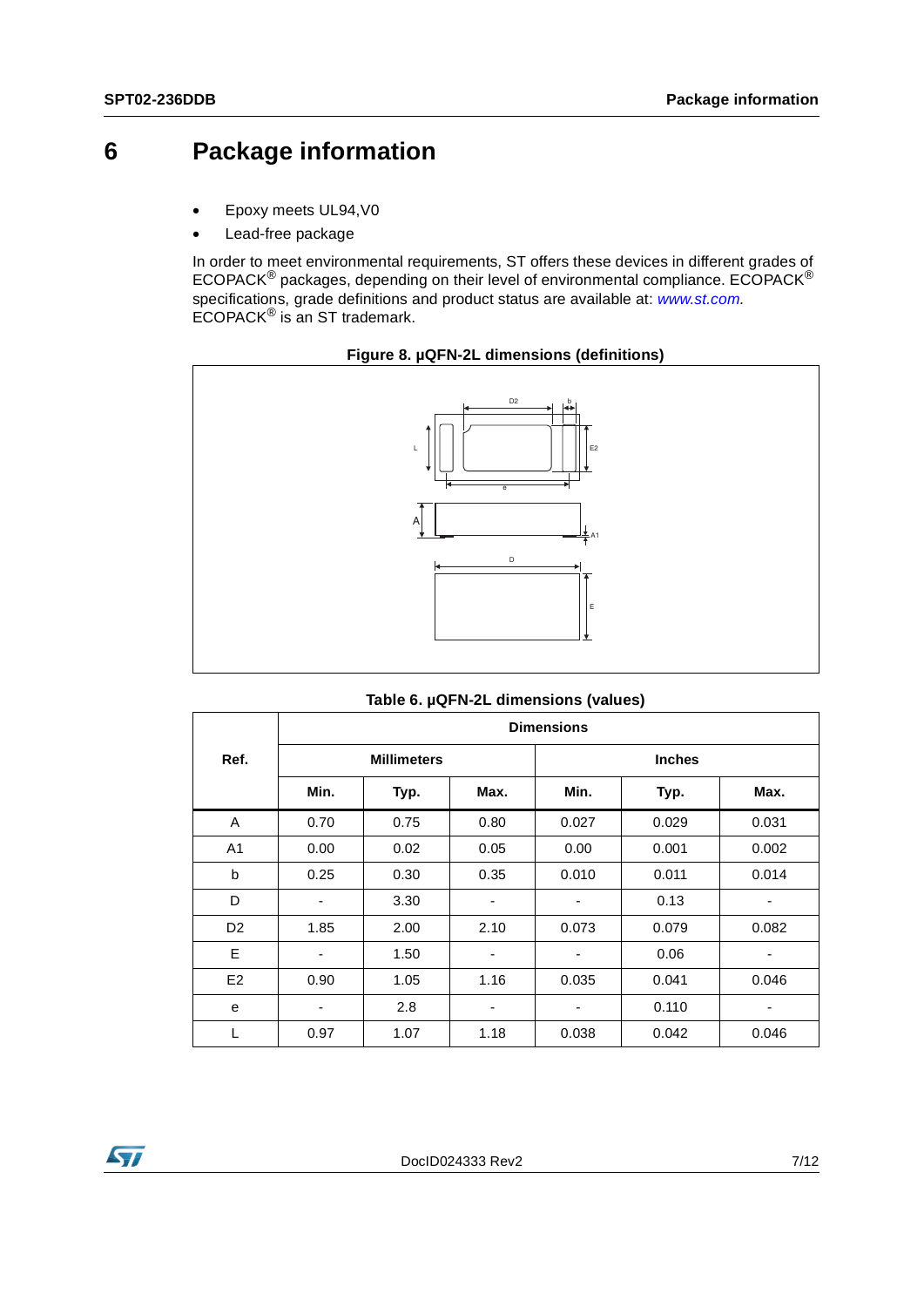<span id="page-7-0"></span>

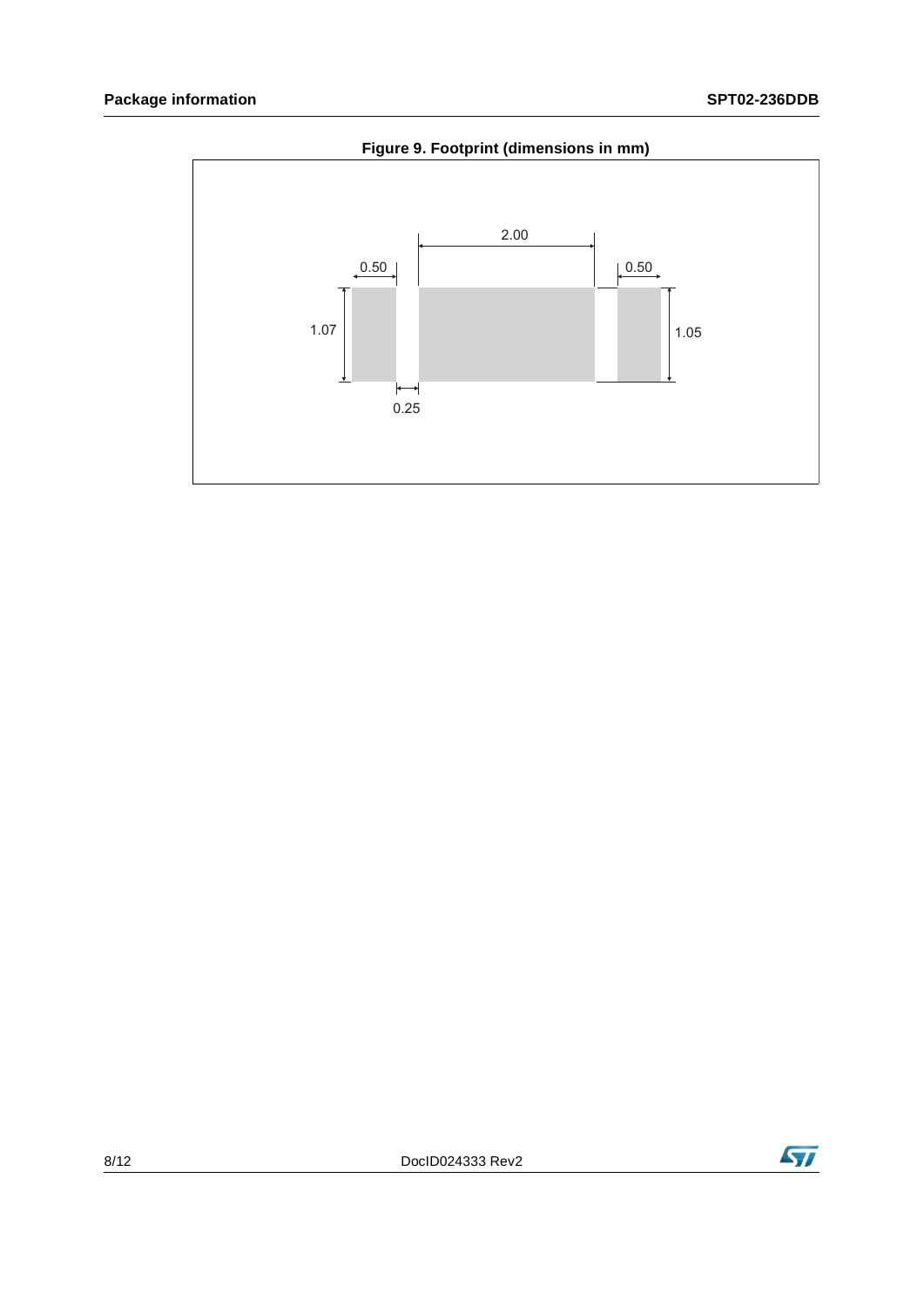## **7 Recommendation on PCB assembly**

#### **7.1 Stencil opening design**

- 1. General recommendation on stencil opening design
	- a) Stencil opening dimensions: L (Length), W (Width), T (Thickness).

#### **Figure 10. Stencil opening dimensions**



#### b) General design rule

Stencil thickness (T) =  $75 \sim 125 \mu m$ 

$$
Aspect Ratio = \frac{W}{T} \ge 1.5
$$

$$
Aspect Area = \frac{L \times W}{2T(L+W)} \ge 0,66
$$

- 2. Reference design
	- a) Stencil opening thickness: 100 µm
	- b) Stencil opening for central exposed pad: Opening to footprint ratio is 50%.
	- c) Stencil opening for leads: Opening to footprint ratio is 90%.

### **7.2 Solder paste**

- 1. Halide-free flux qualification ROL0 according to ANSI/J-STD-004.
- 2. "No clean" solder paste is recommended.
- 3. Offers a high tack force to resist component movement during high speed.
- 4. Solder paste with fine particles: powder particle size is 20-45 µm.

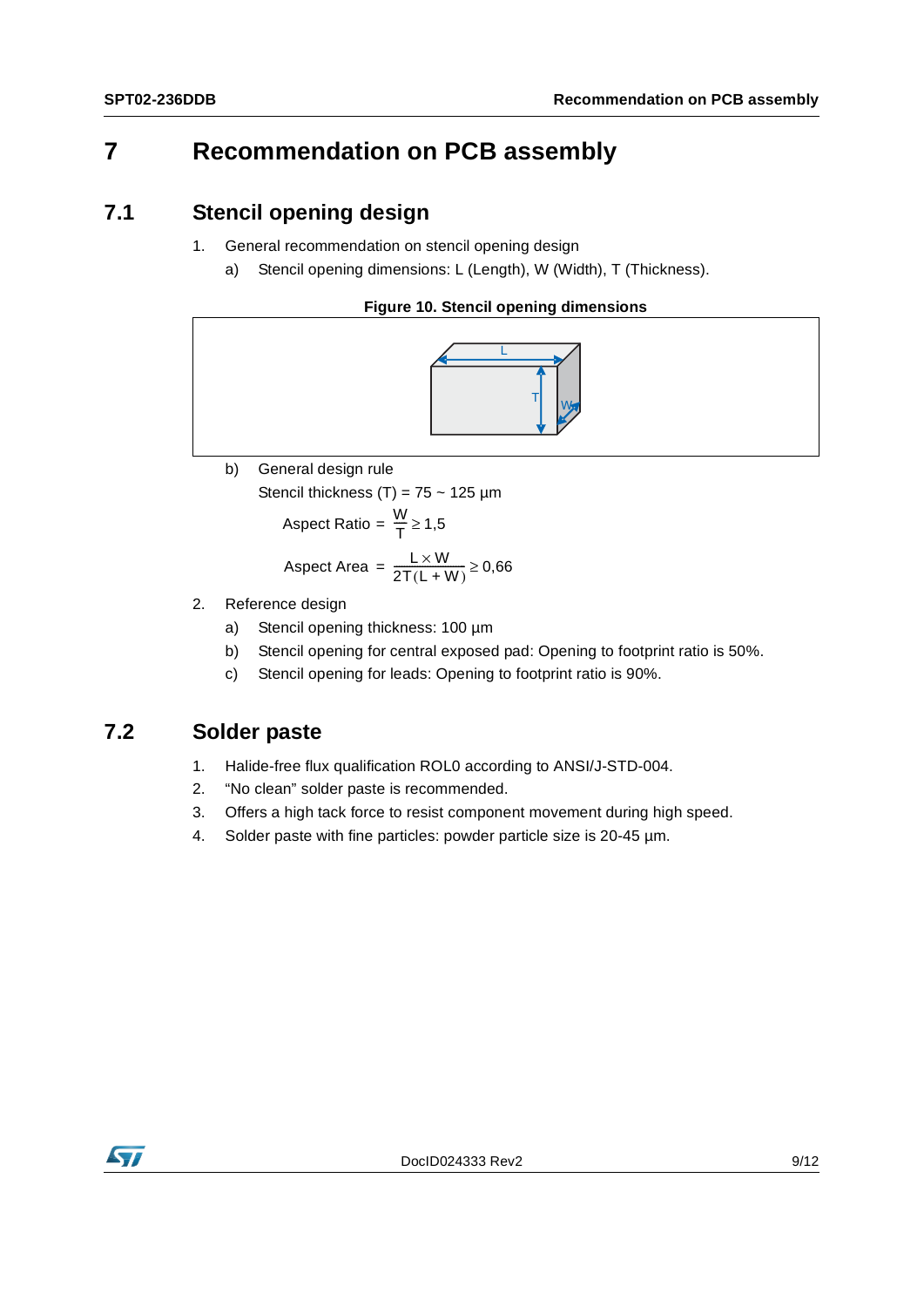#### **7.3 Placement**

- 1. Manual positioning is not recommended.
- 2. It is recommended to use the lead recognition capabilities of the placement system, not the outline centering.
- 3. Standard tolerance of ± 0.05 mm is recommended.
- 4. 3.5 N placement force is recommended. Too much placement force can lead to squeezed out solder paste and cause solder joints to short. Too low placement force can lead to insufficient contact between package and solder paste that could cause open solder joints or badly centered packages.
- 5. To improve the package placement accuracy, a bottom side optical control should be performed with a high resolution tool.
- 6. For assembly, a perfect supporting of the PCB (all the more on flexible PCB) is recommended during solder paste printing, pick and place and reflow soldering by using optimized tools.

### **7.4 PCB design preference**

- 1. To control the solder paste amount, the closed via is recommended instead of open vias.
- 2. The position of tracks and open vias in the solder area should be well balanced. The symmetrical layout is recommended, in case any tilt phenomena caused by asymmetrical solder paste amount due to the solder flow away.

### **7.5 Reflow profile**



**Figure 11. ST ECOPACK® recommended soldering reflow profile for PCB mounting**

*Note: Minimize air convection currents in the reflow oven to avoid component movement. Compliant with J-STD-020D soldering profile* 

10/12 DocID024333 Rev2

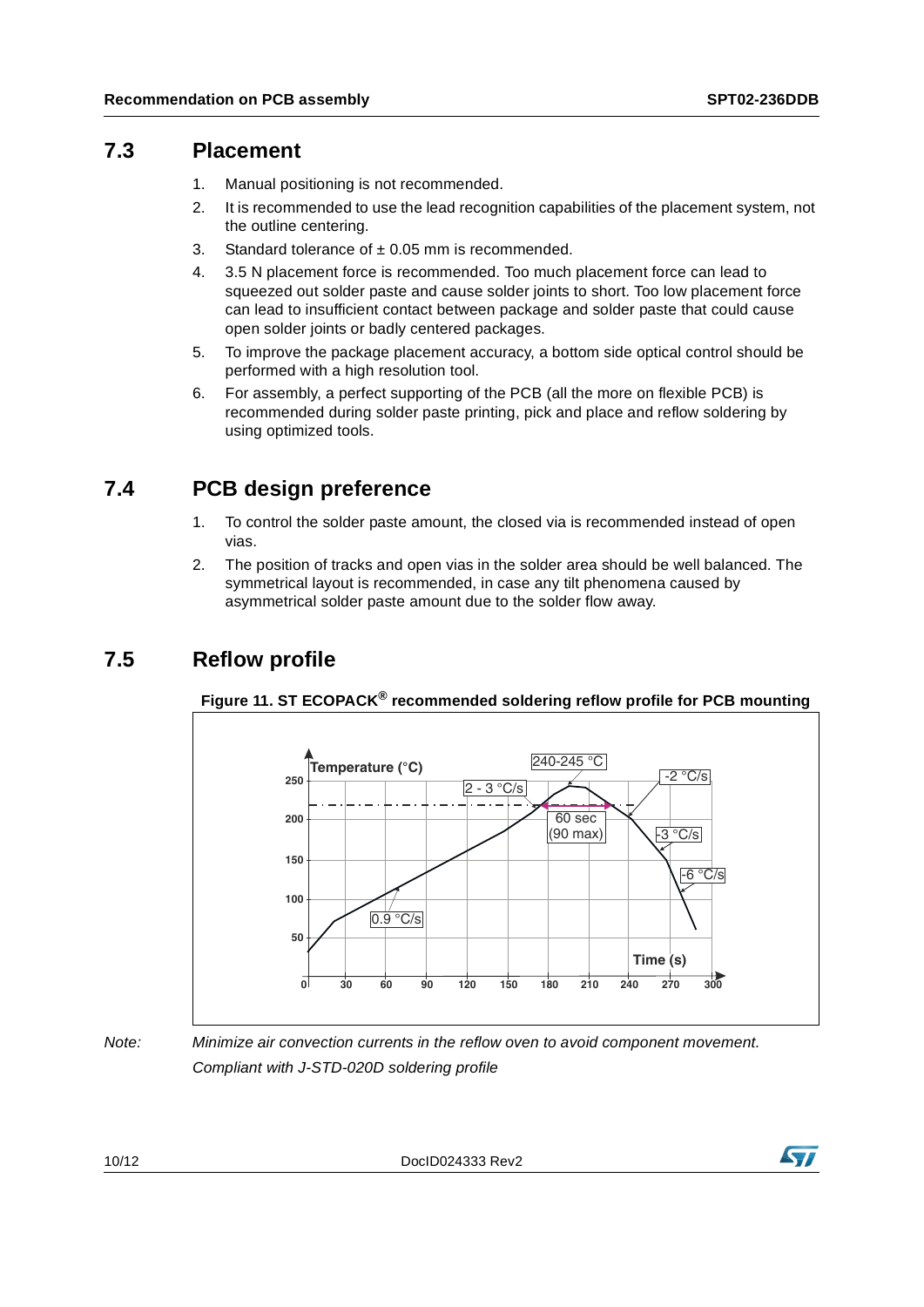## **8 Ordering information**



#### **Figure 12. Ordering information scheme**

**Table 7. Ordering information**

| Order code   | <b>Marking</b> | Package                     | Weight   | <b>Packing</b> |
|--------------|----------------|-----------------------------|----------|----------------|
| SPT02-236DDB | S2             | µQFN-2L with<br>exposed pad | 15.55 mg | Tape and reel  |

## **9 Revision history**

#### **Table 8. Document revision history**

| <b>Date</b> | <b>Revision</b> | <b>Changes</b>                         |
|-------------|-----------------|----------------------------------------|
| 06-May-2013 |                 | First issue                            |
| 21-Mar-2014 |                 | Updated Table 2, Table 6 and Figure 9. |